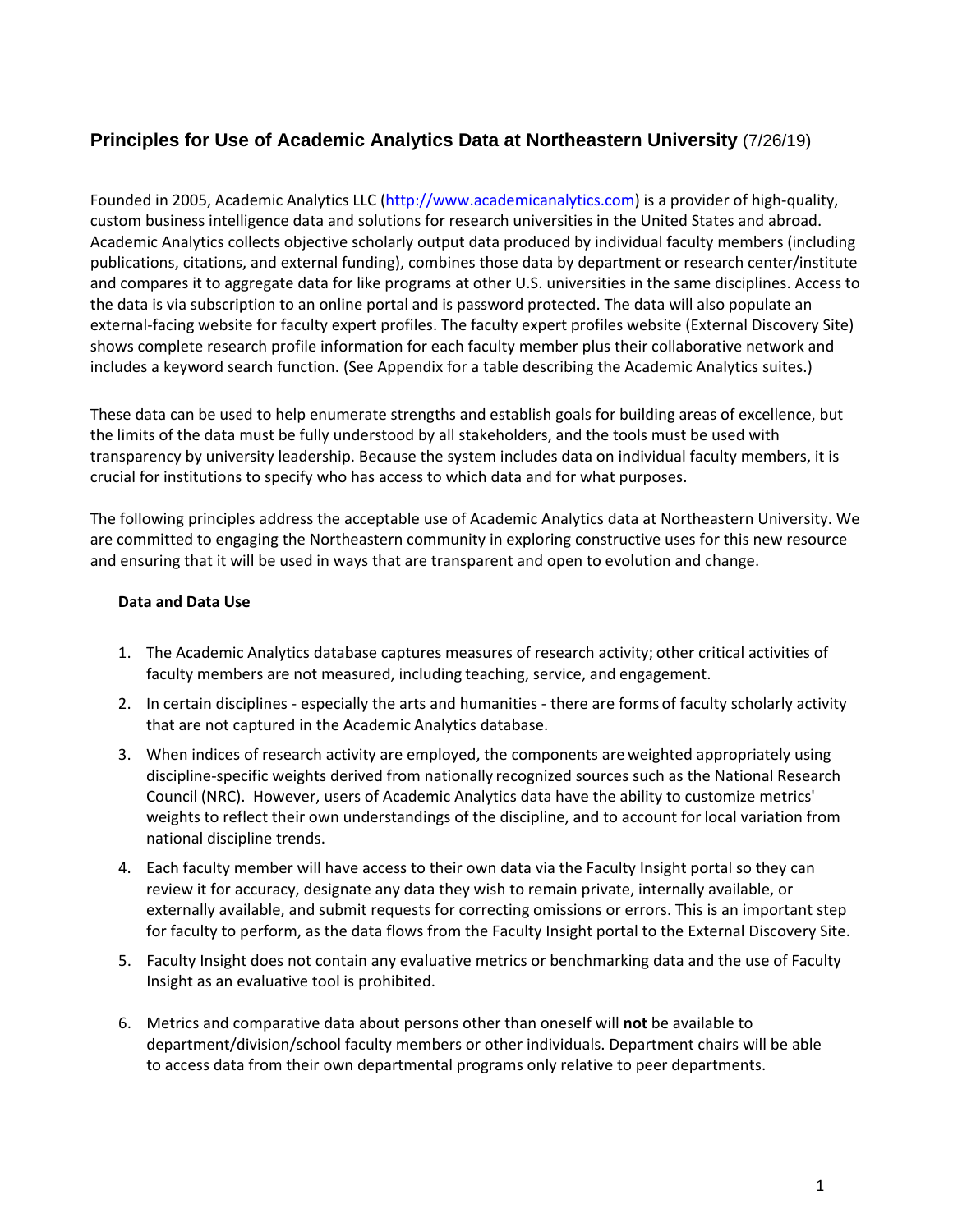- 7. Metrics and comparative data about persons other than oneself will be available **only** to the Provost and Senior Vice Provost for Research and specific administrators that they designate in the Office of the Provost and Division of Research; College & School Deans/Associate Deans/Assistant Deans; and Provost‐designated administrators including the Senior Vice Provost for Academic Affairs, the Senior Vice Provost for Budget, Planning and Administration, and research data analysts. Access will be limited to the scope needed for the responsibilities of the position.
- 8. Any employee of Northeastern who has been granted access to specific data will have permission to view those data only. The specific data may only be shared among individuals at Northeastern who have completed the WebEx training. Metrics regarding individual faculty members should not be shared with others, with the exception of the faculty member.
- 9. **Allowable, constructive uses for Academic Analytics data at Northeastern include** (exceptions allowed in consultation with the Faculty Senate):

Use of aggregate, program‐level data for strategic planning purposes such as:

- Analysis of department level strengths and weaknesses in relation to peer departments as part of divisional or departmental reviews
- Benchmarking units against peers in order to draw attention to Northeastern excellence when advertising the department and recruiting faculty and graduate students
- **IDENTIFY IDENTIFY IS A STARK IS STARK IS STARK IS A STARK IS A STARK IS A STARK IS A STARK IS A STARK IS A STARK IS A STARK IS A STARK IS A STARK IS A STARK IS A STARK IS A STARK IS A STARK IS A STARK IS A STARK IS A STAR** and funding areas relative to peer programs or departments
- Identification of peer and aspirational peer institutions
- Academic planning

Uses of person‐level data for purposes such as:

- Identification of meritorious or under-recognized faculty for honorific award nominations
- **IDENTIFICATE:** Identification of relevant grant opportunities for faculty
- **IDED** Identification of individuals' interdisciplinary relationships and collaborative networks

#### **10. Northeastern administration at the university, college/school, or department level will not use Academic Analytics for:**

- Setting salary or merit increases
- Decisions over retention offers
- Internal funding decisions
- **•** Decisions on allocations of faculty lines
- Promotion and tenure deliberations
- 11. As per our license with Academic Analytics, Northeastern may display our own content publicly. However, we may not reference specific data or rankings of other institutions by name. Acceptable uses include the following: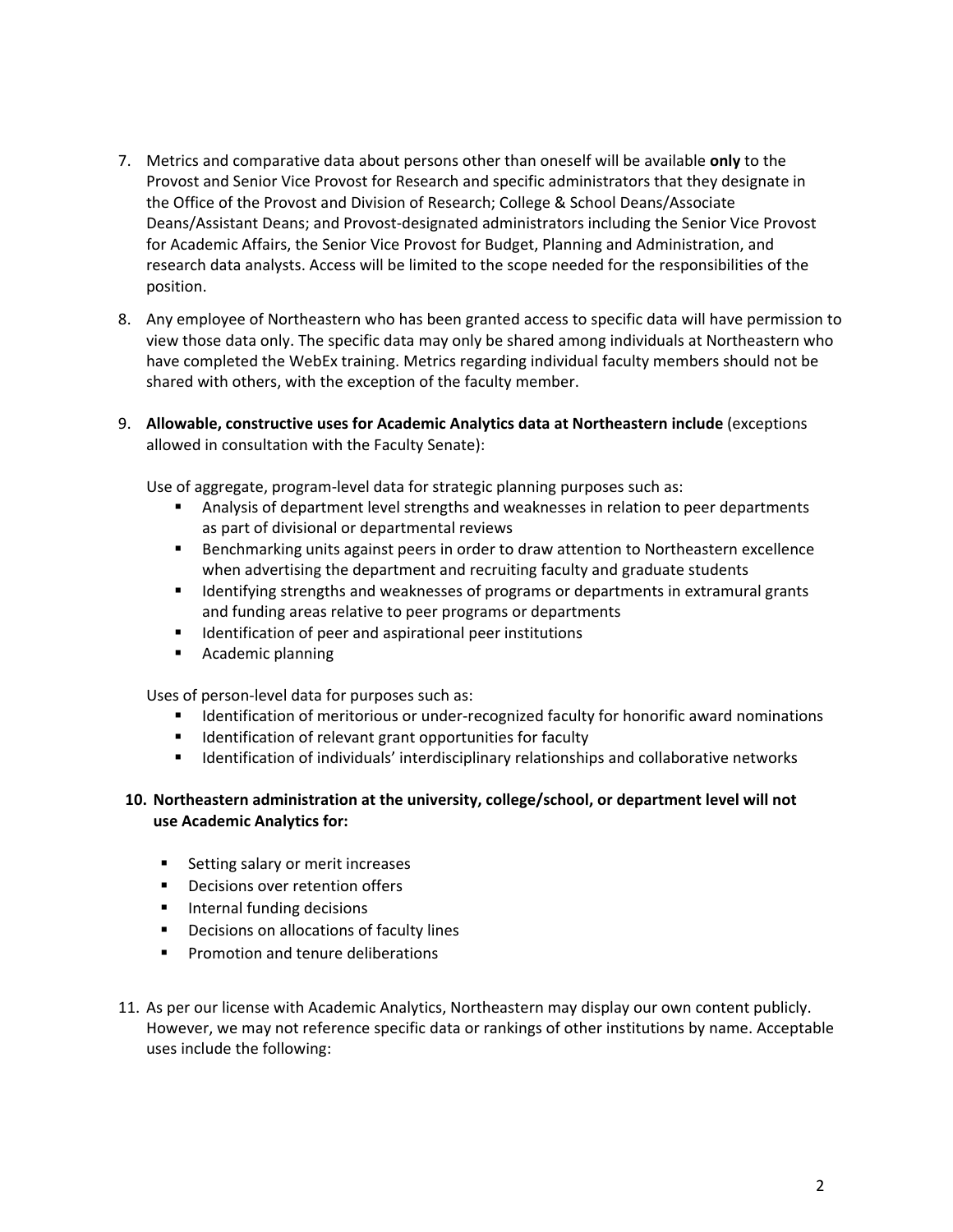- Rankings are listed in units of ten as a minimum (top 10, top 20, etc.)
- No more than three similar institutions may be referenced
- The database year must be stated
- The particular metric is stated

For example, a program could share the following information publicly:

"*Based upon Academic Analytics' 2017 database, Northeastern's program in X is ranked in the top 20 institutions for articles per faculty member, and is in the company of universities such as University A and University B*." It is not permitted to state that Northeastern's program or department ranks higher than specific institutions or groups of institutions (such as the Colonial Group).

Also, it is not permitted to state that "Academic Analytics ranks Northeastern" as better than any of other institution or group of institutions.

Academic Analytics has the right of prior approval for any institutional promotions of this sort. Northeastern will submit any proposed promotional materials to Academic Analytics for approval via University Decision Support. In practice, this approval from Academic Analytics takes 2‐5 days.

#### **Processes and Oversight**

- 1. The Associate Vice Provost for Institutional Research and Decision Support will serve as the primary contact between Academic Analytics and Northeastern University.
- 2. Individuals are required to read this document and complete a WebEx training presentation before access to the Academic Analytics system is granted. Additional training opportunities will be available on campus through University Decision Support as well as occasional campus visits by Academic Analytics.
- 3. Each dean will choose a designee to serve as the college/school's point of contact for Academic Analytics. College deans and the corresponding College Designee will be granted access to only the data for their College. Others in the Dean's Office who would like access require approval from the Dean and will be granted access to all of the data for their college.
- 4. University Decision Support will generate the annual official faculty list for Academic Analytics each year, inclusive of tenured/tenure‐track and NTT research faculty. This list provides the basis for which faculty "belong" to Northeastern in the Academic Analytics database. Deans and other academic administrators (e.g., Provost, Vice‐Provosts) will also be included. Joint appointments plus affiliations with a center or institute will be noted along with the tenure home. This faculty list will be shared with the College Designees for verification.
- 5. Based on recommendations from the Provost and Senior Vice Provost for Research, specific members of the Office of the Provost and Division of Research staff may have access to all Academic Analytics data.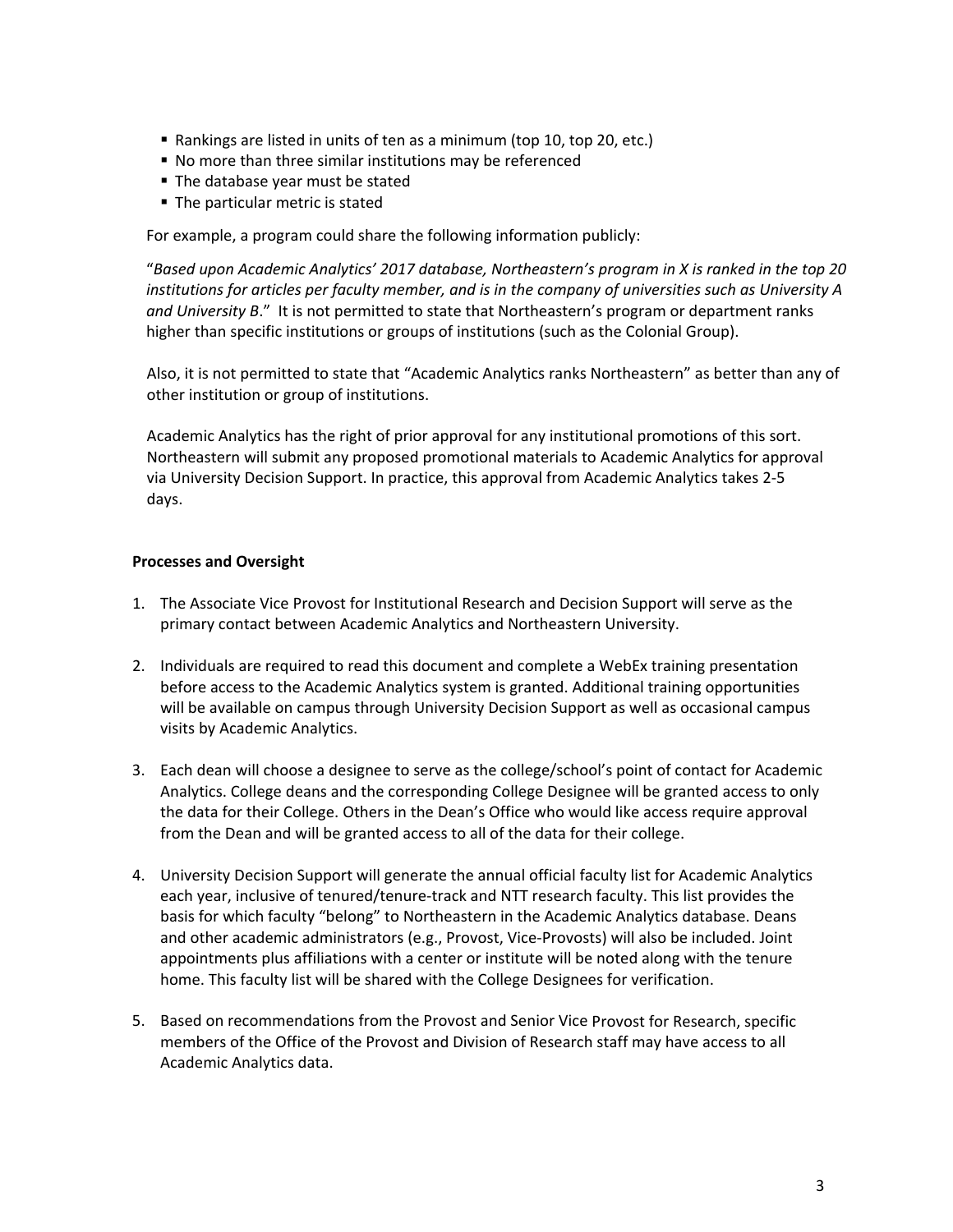- 6. Department chairs, upon approval of the Dean, will have access to their own department's metrics and comparative data, but not to other departments' data.
- 7. Individual faculty members will have access to their own data via the Faculty Insight portal. They should review their data for accuracy and submit requests for correcting omissions or errors from the Faculty Insight portal.
- 8. College requests (e.g. training, custom analyses, access) should be submitted to the user's College Designee, who will send requests via University Decision Support to Academic Analytics.
- 9. Requests for custom analyses for non-college units (e.g., Institutes) should be submitted to Academic Analytics via University Decision Support (academicanalytics@northeastern.edu).
- 10. A user group will be constituted and will meet regularly to share best practices and suggest training and reporting needs.
- 11. This document will be reviewed and updated annually each summer. For questions or comments, please contact Rana Glasgal, Associate Vice Provost for Institutional Research and Decision Support, r.glasgal@northeastern.edu or (617) 373‐8565.

# **Please read and acknowledge the statement below and add your name and the date. Send a scanned copy as an email attachment to academicanalytics@northeastern.edu.**

☐ I have read the *Principles for Use of Academic Analytics Data at Northeastern University* and understand the proper uses and limitations of the data I will have access to.

Name: Enter your name here

Date: Enter the date here